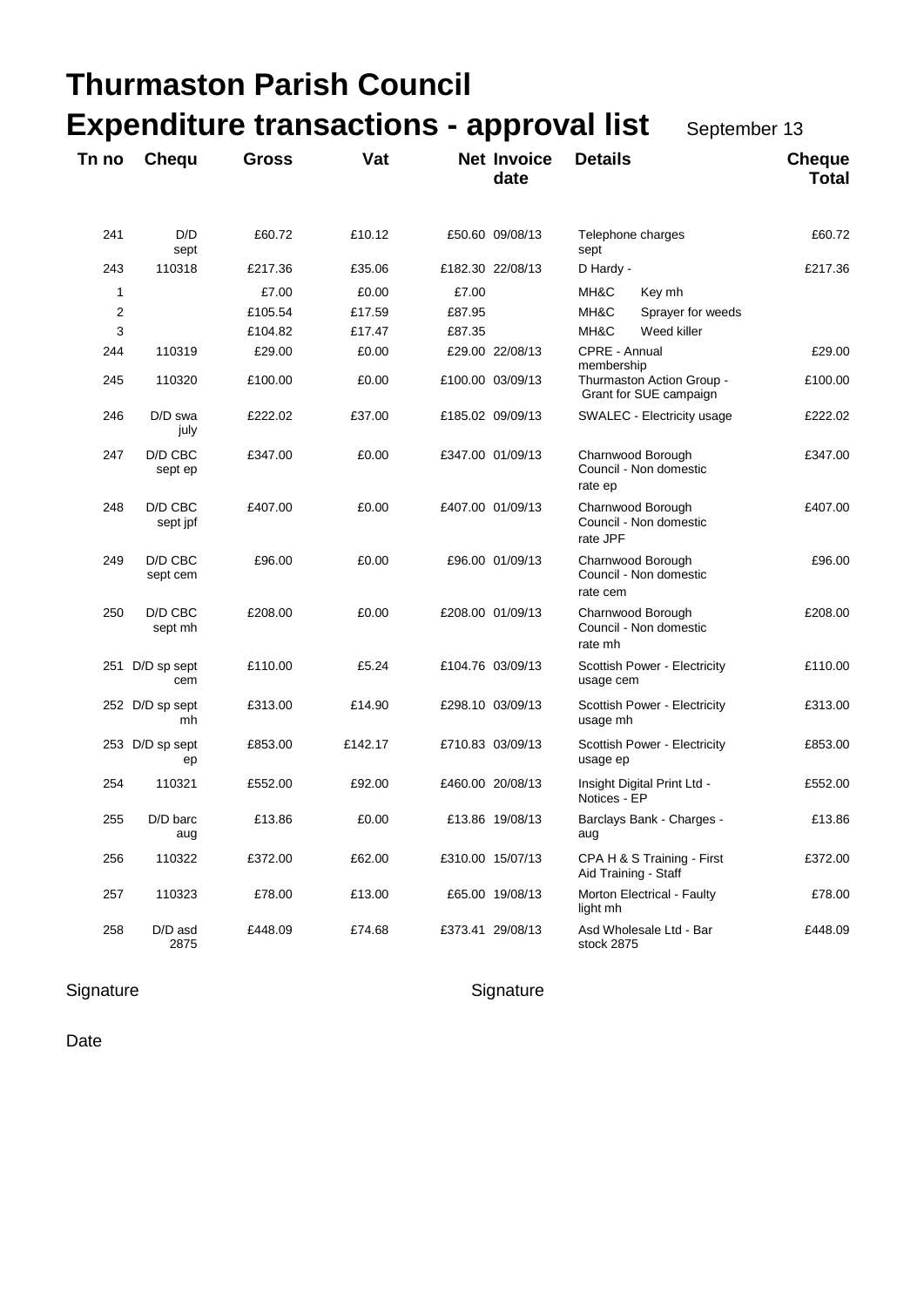|                |                        | <b>Thurmaston Parish Council</b>                |         |                    |                            |                                |                                                     |                               |
|----------------|------------------------|-------------------------------------------------|---------|--------------------|----------------------------|--------------------------------|-----------------------------------------------------|-------------------------------|
|                |                        | <b>Expenditure transactions - approval list</b> |         |                    |                            |                                | September 13                                        |                               |
| Tn no          | Chequ                  | <b>Gross</b>                                    | Vat     |                    | <b>Net Invoice</b><br>date | <b>Details</b>                 |                                                     | <b>Cheque</b><br><b>Total</b> |
| 259            | 110324                 | £126.60                                         | £21.10  |                    | £105.50 16/08/13           |                                | St. Johns Nurseries (KB) Ltd                        | £126.60                       |
| 1              |                        | £97.80                                          | £16.30  | £81.50             |                            | LC&P                           | Photo area planting                                 |                               |
| 2              |                        | £28.80                                          | £4.80   | £24.00             |                            | MH&C                           | Memorial tree -                                     |                               |
| 260            | 110325                 | £20.71                                          | £0.00   |                    | £20.71 23/08/13            | - Steps                        | <b>Trident Engraving - Plaque</b>                   | £20.71                        |
| 261            | 110326                 | £102.00                                         | £0.00   |                    | £102.00 10/09/13           |                                | Thrummy Drummer - Grant<br>- Dementia support group | £102.00                       |
| 262            | D/D bt cctv<br>sil aug | £21.66                                          | £3.61   |                    | £18.05 20/08/13            | <b>British</b>                 | Telecommunications -<br><b>CCTV Silverdale Aug</b>  | £21.66                        |
| 263            | D/D bt pc              | £213.45                                         | £35.57  |                    | £177.88 20/08/13           | <b>British</b>                 | Telecommunications -<br>Telephone charges pc        | £213.45                       |
| 264            | $D/D$ bt ep            | £263.74                                         | £43.95  |                    | £219.79 20/08/13           | <b>British</b>                 | Telecommunications -<br>Telephone charges ep        | £263.74                       |
| 265            | 110327                 | £1,160.02                                       | £193.34 |                    | £966.68 05/09/13           | Bellinger Design -<br>cemetery | Rephrasing & Costing - new                          | £1,160.02                     |
| 266            | Bobs clea<br>sept      | £192.50                                         | £0.00   |                    | £192.50 10/09/13           | Cleansweep -                   |                                                     | £192.50                       |
| 1              |                        | £82.50                                          | £0.00   | £82.50             |                            | MH&C                           | Cleaning services mh                                |                               |
| $\overline{2}$ |                        | £110.00                                         | £0.00   | £110.00            |                            | LC&P                           | Cleaning services jpf                               |                               |
|                | 267 D/D cds bar<br>aug | £15.00                                          | £0.00   |                    | £15.00 31/08/13            | Charges - Bar - aug            | Cardsave Group Ltd -                                | £15.00                        |
| 268            | D/D cds sp<br>aug      | £15.00                                          | £0.00   |                    | £15.00 31/08/13            | Charges - sp - aug             | Cardsave Group Ltd -                                | £15.00                        |
| 269            | 110328                 | £2,572.95                                       | £428.83 | £2,144.12 05/09/13 |                            | PRS Ltd -                      |                                                     | £2,572.95                     |
| 1              |                        | £1,967.74                                       | £327.96 | £1,639.78          |                            | LC&P                           | PRS for music                                       |                               |
| 2              |                        | £605.21                                         | £100.87 | £504.34            |                            | MH&C                           | PRS for music mh                                    |                               |
| 270            | 110329                 | £61.64                                          | £10.27  |                    | £51.37 30/08/13            | Ask Millers Ltd -              |                                                     | £61.64                        |
| 1              |                        | £39.62                                          | £6.60   | £33.02             |                            | LC&P                           | Maintenance ep                                      |                               |
| 2              |                        | £22.02                                          | £3.67   | £18.35             |                            | LC&P                           | Gate lock - JPF                                     |                               |
| 271            | 110330                 | £25.20                                          | £4.20   |                    | £21.00 12/08/13            |                                | George Walker Ltd -<br>Fencing - damage jpf         | £25.20                        |
| 272            | D/D cds o4<br>aug      | £86.40                                          | £14.40  |                    | £72.00 31/08/13            |                                | Cardsave Group Ltd -<br>Membership 04 aug - nov     | £86.40                        |
| 273            | $D/D$ cds 03<br>aug    | £54.00                                          | £9.00   |                    | £45.00 31/08/13            |                                | Cardsave Group Ltd -<br>Membership 03 aug - nov     | £54.00                        |
| 274            | D/D asd<br>3498        | £612.67                                         | £102.11 |                    | £510.56 05/09/13           | stock 3498                     | Asd Wholesale Ltd - Bar                             | £612.67                       |

### Signature Signature Signature Signature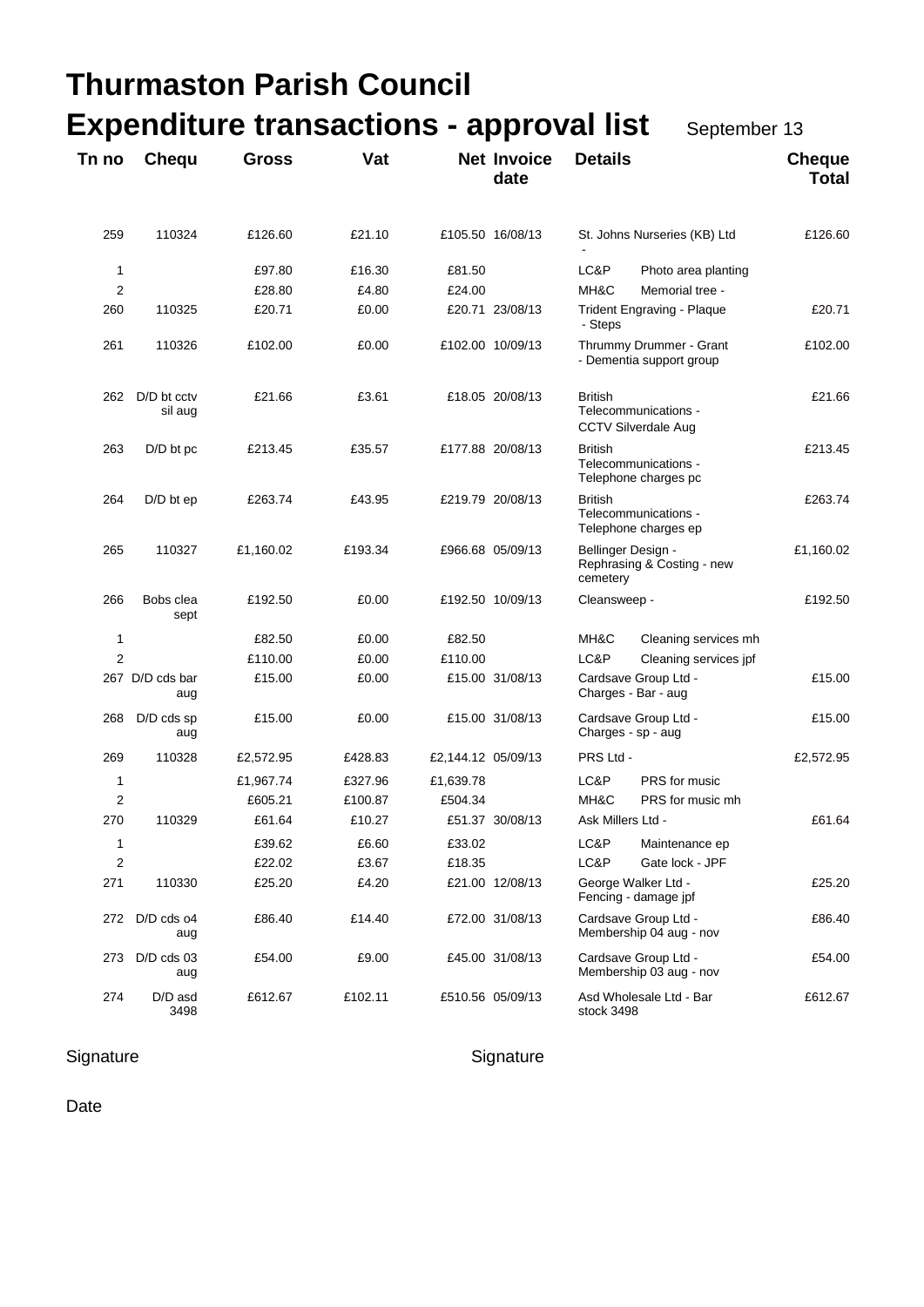# **Thurmaston Parish Council Expenditure transactions - approval list** September 13

| Tn no          | Chequ              | <b>Gross</b> | Vat     |         | <b>Net Invoice</b><br>date | <b>Details</b>                                           |                                                                            | <b>Cheque</b><br><b>Total</b> |
|----------------|--------------------|--------------|---------|---------|----------------------------|----------------------------------------------------------|----------------------------------------------------------------------------|-------------------------------|
| 275            | Bobs payr<br>july  | £42.00       | £7.00   |         | £35.00 15/08/13            |                                                          | Payroll Connect Ltd -<br>Payroll services - July                           | £42.00                        |
| 276            | Bobs espo<br>sept  | £340.34      | £56.72  |         | £283.62 07/08/13           | Espo-                                                    |                                                                            | £340.34                       |
| 1              |                    | £72.98       | £12.16  | £60.82  |                            | LC&P                                                     | Cleaning materials - 7729                                                  |                               |
| $\overline{2}$ |                    | £61.44       | £10.24  | £51.20  |                            | LC&P                                                     | Materials - camps 4044                                                     |                               |
| 3              |                    | £87.49       | £14.58  | £72.91  |                            | LC&P                                                     | Cleaning materials 0698                                                    |                               |
| 4              |                    | £30.72       | £5.12   | £25.60  |                            | <b>GEN</b>                                               | Stationery 0699                                                            |                               |
| 5              |                    | £78.00       | £13.00  | £65.00  |                            | LC&P                                                     | Litter bin - sil pk 4632                                                   |                               |
| 6              |                    | £6.65        | £1.11   | £5.54   |                            | LC&P                                                     | Maintenance materials 7481                                                 |                               |
| $\overline{7}$ |                    | £3.06        | £0.51   | £2.55   |                            | <b>GEN</b>                                               | Stationery 7482                                                            |                               |
| 277            | Bobs vik<br>sept   | £140.49      | £22.25  |         | £118.24 30/08/13           | Viking Direct -                                          |                                                                            | £140.49                       |
| 1              |                    | £41.99       | £7.00   | £34.99  |                            | LC&P                                                     | office chair ep                                                            |                               |
| $\overline{c}$ |                    | £91.52       | £15.25  | £76.27  |                            | GEN                                                      | Stationery                                                                 |                               |
| 3              |                    | £6.98        | £0.00   | £6.98   |                            | LC&P                                                     | <b>Refreshments</b>                                                        |                               |
| 278            | 110331             | £758.40      | £126.40 |         | £632.00 29/07/13           |                                                          | G M Services - Repairs to<br>play equipment gd st                          | £758.40                       |
| 279            | D/D crw pt<br>sept | £35.74       | £5.96   |         | £29.78 04/09/13            | Crown Paints Ltd - Paint -<br>new kitchen                |                                                                            | £35.74                        |
| 280            | Bobs apc<br>sept   | £221.89      | £36.98  |         | £184.91 16/08/13           | Supplies -                                               | All Purpose Cleaning                                                       | £221.89                       |
| $\mathbf{1}$   |                    | £59.76       | £9.96   | £49.80  |                            | LC&P                                                     | Cleaning materials 1669                                                    |                               |
| $\overline{2}$ |                    | £162.13      | £27.02  | £135.11 |                            | LC&P                                                     | Cleaning materials 2059                                                    |                               |
| 281            | 110332             | £540.00      | £90.00  |         | £450.00 05/09/13           |                                                          | Community Information<br>Services Ltd - Advert -<br>charnwood news, drapes | £540.00                       |
| 282            | 110333             | £115.00      | £0.00   |         | £115.00 14/08/13           | Charnwood Borough<br>Council - Playground<br>inspections |                                                                            | £115.00                       |
| 283            | 110334             | £14.28       | £2.38   |         | £11.90 12/08/13            | hump ep                                                  | Buildbase - Repair - speed                                                 | £14.28                        |
| 284            | 110335             | £31.61       | £5.27   |         | £26.34 09/09/13            |                                                          | Morgan's (Locksmiths) -<br>Yellow dot keys 9619                            | £31.61                        |

Signature Signature Signature Signature